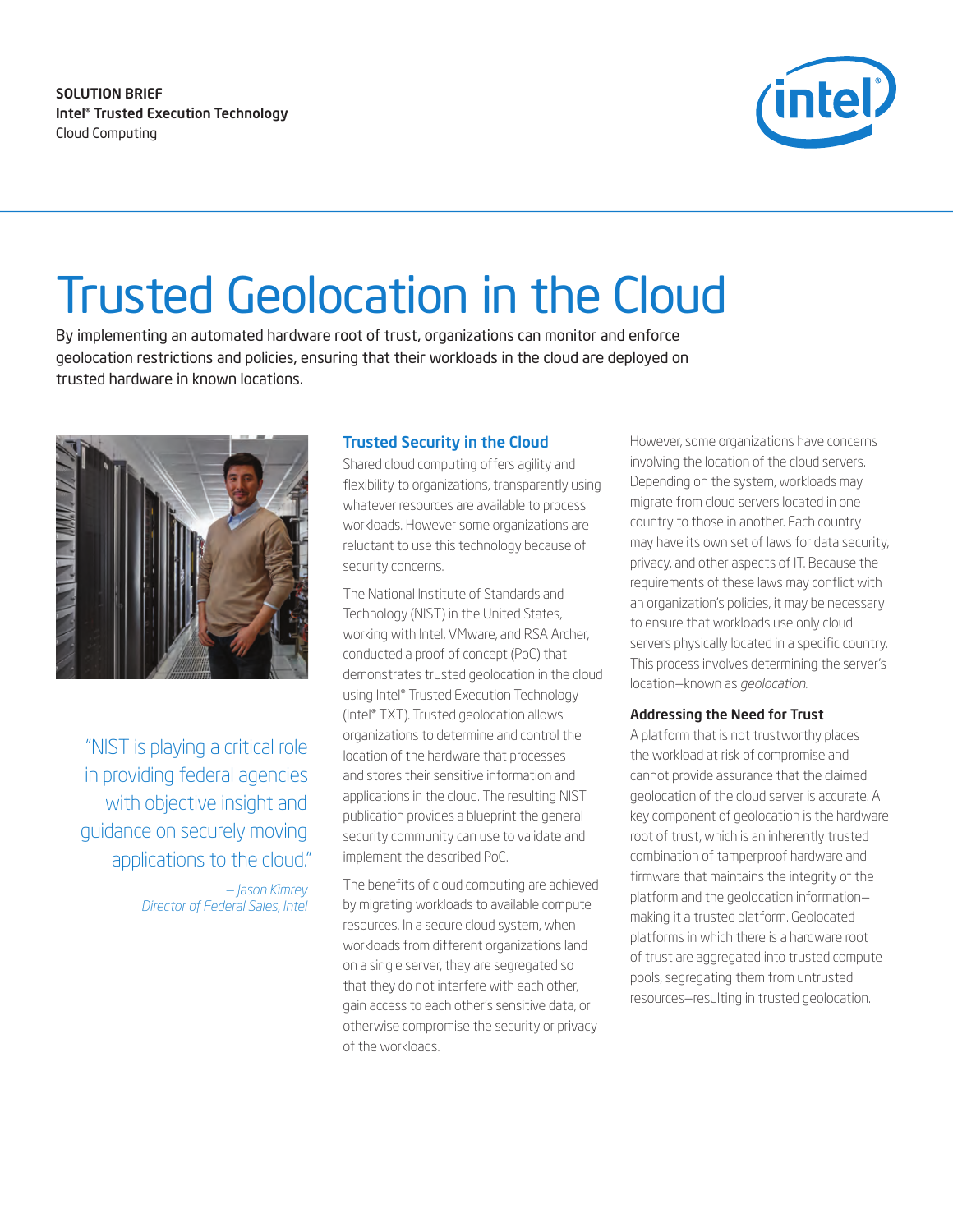#### Root of Trust

Geolocation enables identification of a cloud server's approximate location by adding that information to the server's root of trust. "The hardware root of trust is seeded by the organization with the host's unique identifier and platform metadata stored in tamperproof hardware. This information is accessed using secure protocols to assert the integrity of the platform and confirm the location of the host."

*(from "Trusted Geolocation in the Cloud: Proof of Concept Implementation," NIST, sec. 2.1).* 

Trusted compute pools allow IT to gain the benefits of the dynamic cloud environment while still enforcing higher levels of protections for more critical and sensitive workloads. These compute pools are created by designating trusted compute resources that meet the specific and varying security requirements of users and placing those resources in a segregated area of the cloud. Access to this area is controlled so that only appropriate applications are deployed there, and audits on that portion of the cloud are enabled so users can verify compliance.

# Creating Trusted Compute Pools with Trusted Geolocation

The process of establishing a trusted compute pool with trusted geolocation in a cloud has three main stages, as shown in Figure 1. During stage 1, each compute platform must be attested as trustworthy, and a safe hypervisor launch must be ensured. During stage 2, the cloud system must ensure that workload migration occurs only between trusted resources. Trusted geolocation is ensured at stage 3, with continuous monitoring and enforcement of geolocation restrictions.

#### Stage 1: Platform Attestation and Safe Hypervisor Launch

Attestation is the process of providing a digital signature of a set of platform configuration registers (PCRs) to the platform. This stage provides a basic assurance of platform

trustworthiness and enables faster detection of security issues. Stage 1 has three steps.

- 1. Configure the server. Set up the cloud server platform as being trusted, including configuring the hardware, BIOS, and hypervisor.
- 2. Verify the hypervisor. Before each hypervisor launch, verify the trustworthiness of the cloud server platform set up in step 1.
- 3. Continually monitor the hypervisor. During execution, frequently repeat the measurements in step 2 to continually assure trustworthiness. These measurements then become an ongoing part of a continuous monitoring process.

#### Stage 2: Trust-based Secure Migration

Ensure that workloads are deployed and then migrated only among trusted server platforms within the cloud. Stage 2 has two steps.

- 1. Deploy to the trusted platform. Apply the verification tests established in step 3 of stage 1, and deploy a workload to only those platforms deemed trustworthy.
- 2. Migrate to trusted platforms. After deploying a workload, ensure that it migrates to only hosts with comparable trust levels. This is determined by applying the verification tests from step 3 of stage 1, on both the workload's current server and the server to which the workload is migrating. Both servers must pass their audits in order for the migration to occur.

Figure 1. The three stages of establishing a trusted compute pool with trusted geolocation.



**2010 Hypervisor** C 1. Configure the server.

- Verify the hypervisor
- 3. Continually monitor the hypervisor.

### Trust-based Secure Migration AGE STAGE STAGE STAGE

- Deploy to a trusted platform.
- 2. Migrate to trusted platforms.

#### Trust- and Geolocationbased Secure Migration

3

- 1. Verify the geolocation information.
- 2. Enforce geolocation restrictions. 3. Add geolocation to the monitoring.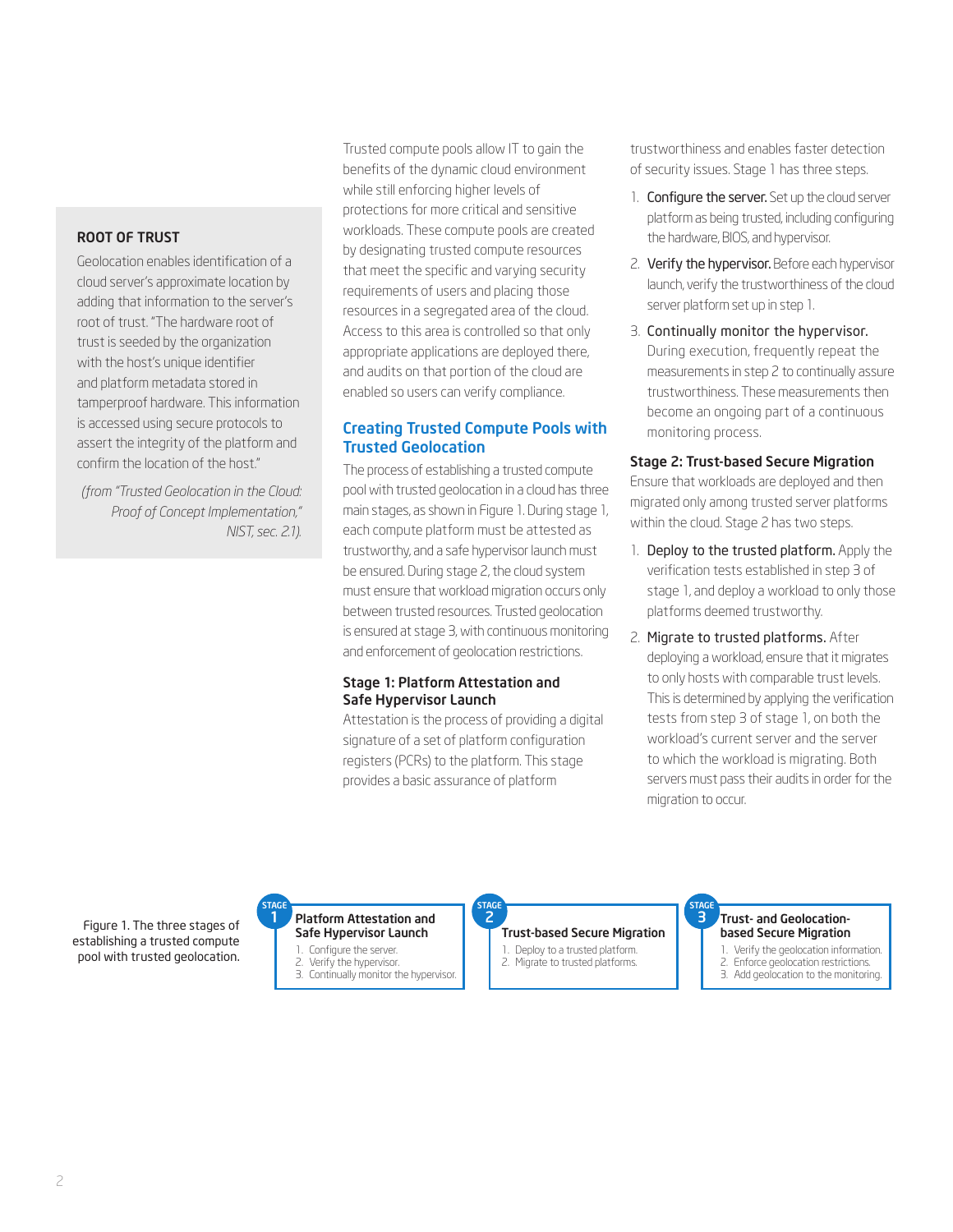### Stage 3: Trust- and Geolocation-based Secure Migration

Ensure that workloads migrate only to trusted server platforms while also taking geolocation restrictions into consideration. Stage 3 has three steps.

- 1. Verify geolocation information. Ensure that any platform to be included in the trusted geolocation pool had its geolocation set as part of its initial configuration in step 1 of stage 1. This process is a cryptographic hash within the hardware cryptographic module in BIOS. Ensure that the geolocation information can be readily verified and audited.
- 2. Enforce geolocation restrictions. Before deploying or migrating a workload, add a geolocation check to the pre-deployment and pre-migration verification in steps 1 and 2 of stage 2.
- 3. Add geolocation to monitoring. Add geolocation checks to the continuous monitoring put in place in step 3 of stage 1 to ensure trustworthiness of the platforms. This process should audit the geolocation of the cloud server platform against geolocation policy restrictions.

### The NIST Proof of Concept Implementation

The PoC implementation designed by NIST used commercial off-the-shelf products provided by Intel, VMware, and RSA Archer\*. The implementation assumed the use of homogeneous cloud servers, which have the same platform architecture and hypervisor type and reside in the same cloud with a single management console.

#### Trust Starts with the Hardware and the Hypervisor

A necessary component of hardware root of trust and any trusted compute pool is Intel® TXT, which is supported by the Intel® Xeon® processor 5600 series as well as the more recent Intel® Xeon® processor E3, E5, E7 family. Intel TXT is a set of enhanced features in the microprocessor, chipset, I/O subsystems, and other platform components designed to provide trusted boot and to protect sensitive information from software-based attacks. When coupled with an enabled OS, a hypervisor, and enabled applications, these capabilities provide confidentiality and integrity of data in increasingly hostile environments.

It is important that the hypervisor used in the trusted pool has implemented Intel TXT support. The NIST PoC implementation uses VMware ESXi\*, as shown in Figure 2. Hosts are initially configured with VMware vCenter\* using the vSphere\* Client. If the ESXi hypervisor detects Intel TXT-enabled hardware, the hypervisor undergoes a measured launch. During the launch, the BIOS and virtual machine monitor components are measured (cryptographically) and extended into the server Trusted Platform Module's (TPM) PCRs. The measurement values stored in the TPM are accessible through vCenter using the VMware Web Services SDK and cached in the vCenter database. Intel has provided the Intel TXT plug-in, a reference plug-in to vCenter, which provides basic attestation and access to the measurements for a given ESXi Server from within vCenter.



Intel® Xeon® processor-based server with Intel® Trusted Execution Technology (Intel® TXT) Figure 2. Trusted Cloud Solution Reference Design for the National Institute of Standards and Technology.